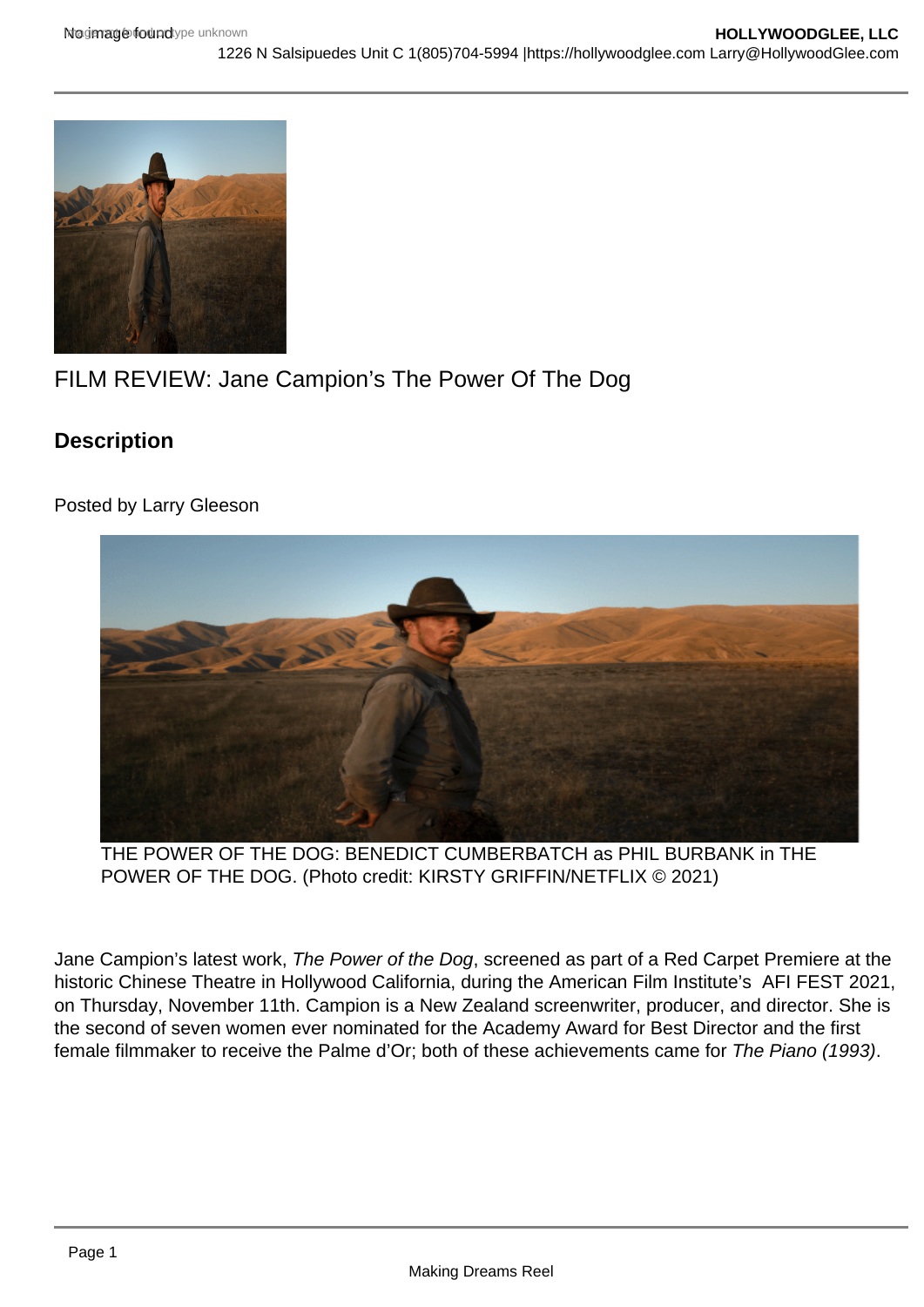Kodi Smit-McPhee, Jane Campion, Kirsten [Dunst and Benedict Cu](https://hollywoodglee.com/2021/11/18/film-capsule-the-power-of-the-dog/power-of-the-dog-hahn/)mberbatch – AFI FEST 2021 Red Carpet Premiere Screening of THE POWER OF THE DOG, TCL Chinese Theatre, Los Angeles, California, Nov. 11, 2021 – Photo Credit: Harvey Mangsang/AFI/Shutterstock **Dangkathryl Hahn L** ZOZ FREED QOZAGRed Serper Premiere ing SCTHEIROWER OF **BOWEB** OF THE **BOGGESECL DEALTEDSE Theathe**, Los **Angeles**, **Peli**phia, Wov. 11, **EAPPLO Lipedit Credit: John A** Salangsang/AFI/Shutterstock **Keitel** and Daphna Kastner – AFI FEST Director Jane POWER **BEATERE** DOG B 质白点 **Chinese PRIGHTS,** Angeles, Screening **Ga<del>l</del>ifor**nia, Now ER 2021 – OF THE Bboto<sub>,</sub> **Gre**dit: **B**Ahese **FRIGHFIG, FI/Shutterstock BHEAR OF CH Britanne Theatre slos** Angeles, California, Baltotnia? Wdv. 11, **Photo Credit: John** Salangsang/AFI/Shutterstock Kan Smit-McPhee  $\mathbb{R}$ nt **FEST 2021 Red** Carpet Premiere Los Angeles,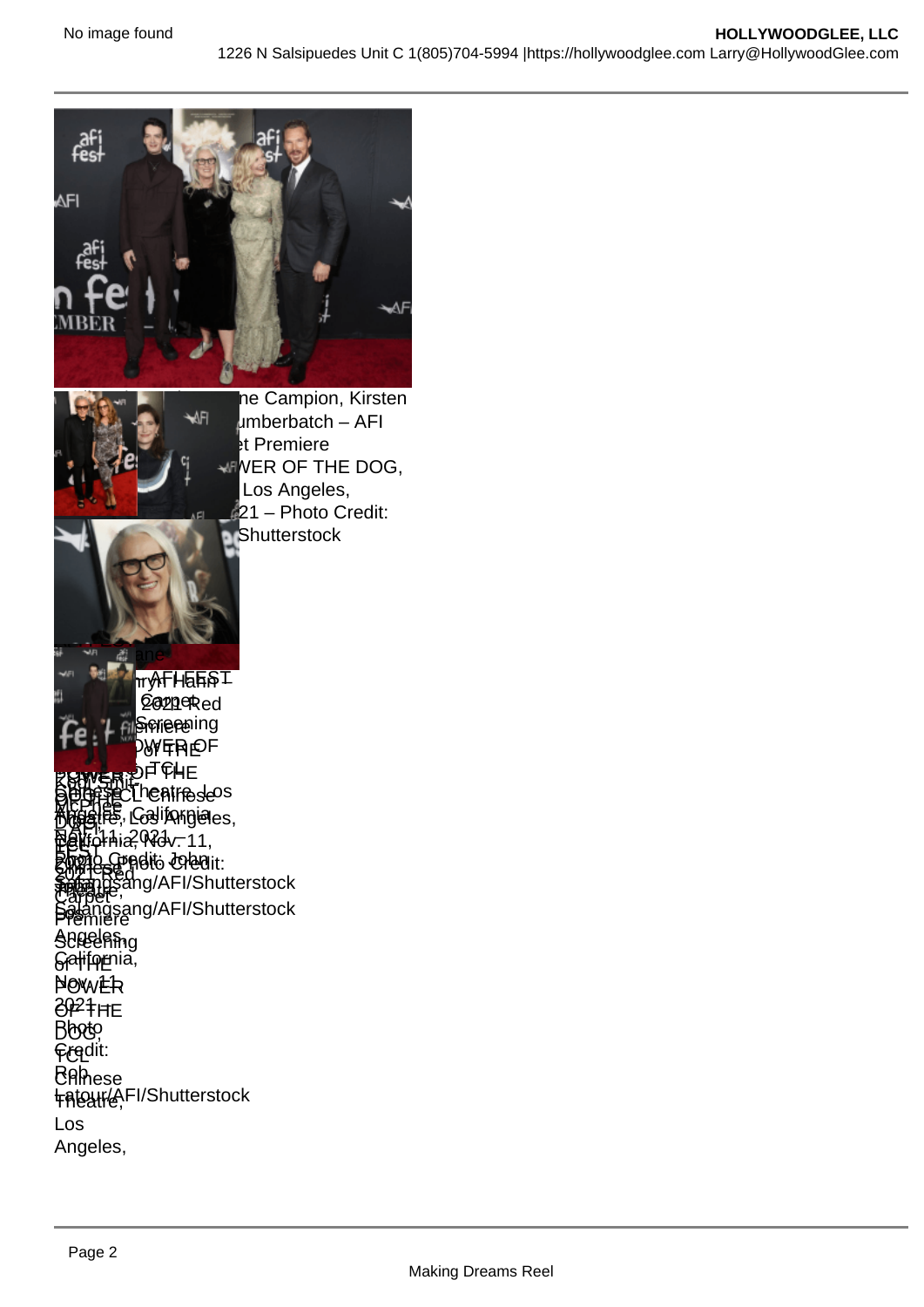California, Nov. 11,  $2021 -$ Photo Credit: John

[Salangsang/AFI/Shutte](https://hollywoodglee.com/2021/11/12/the-power-of-a-dog-left-audience-members-howling-for-more-afifest-2021/img_1885/)rstock [The Power of the Dog, written and directed by Campion, is set in 1925 Montana and circles arou](https://i0.wp.com/hollywoodglee.com/wp-content/uploads/2021/11/Power-of-the-Dog-Poster.jpg?ssl=1)nd two well-off brothers who own an influential ranching operation. The Burbank brothers, played by Jesse Plemons and Benedict Cumberbatch, come across as polar opposites. Phil Burbank, played by

Kirsten Dunst – AFI FEST 2021 Red Carpet Premiere Screening of THE POWER OF THE DOG, TCL Chinese Theatre, Los Angeles, California, Nov. 11, 2021 – Photo Credit: Rob Latour/AFI/Shutterstock

Cumberbatch, is an infamous Phi Beta Kappa graduate of Yale University who prefers the daily grind of working the ranch with the hired hands. Cumberbatch brings a deep dark presence to the character in what might be his best performance to date. Plemmons plays Gordon Burbank, the slower, mildmannered younger brother, embodying a ranch gentleman with grace and style. Kirsten Dunst portrays Rose Gordon, a compelling love interest as a saloon-style restaurant owner who serves dinners to the locals with her son, Peter, portrayed by Kodi Smith-McPhee in a breakout performance.

While The Power of the Dog is set in Montana, the actual film location is New Zealand – adding a surreal quality. And, Campion's writing matches it full force. The twists and turns in the dramatic, psychological, roller-coaster ride narrative combined with Cumberbatch's powerful, dark character portrayal set the audience on the edge of their seats and their eyes fixed on the big screen. Undoubtedly, Campion is in the mix for her second Oscar for screenwriting and appears to be in the mix for a directorial nod as well.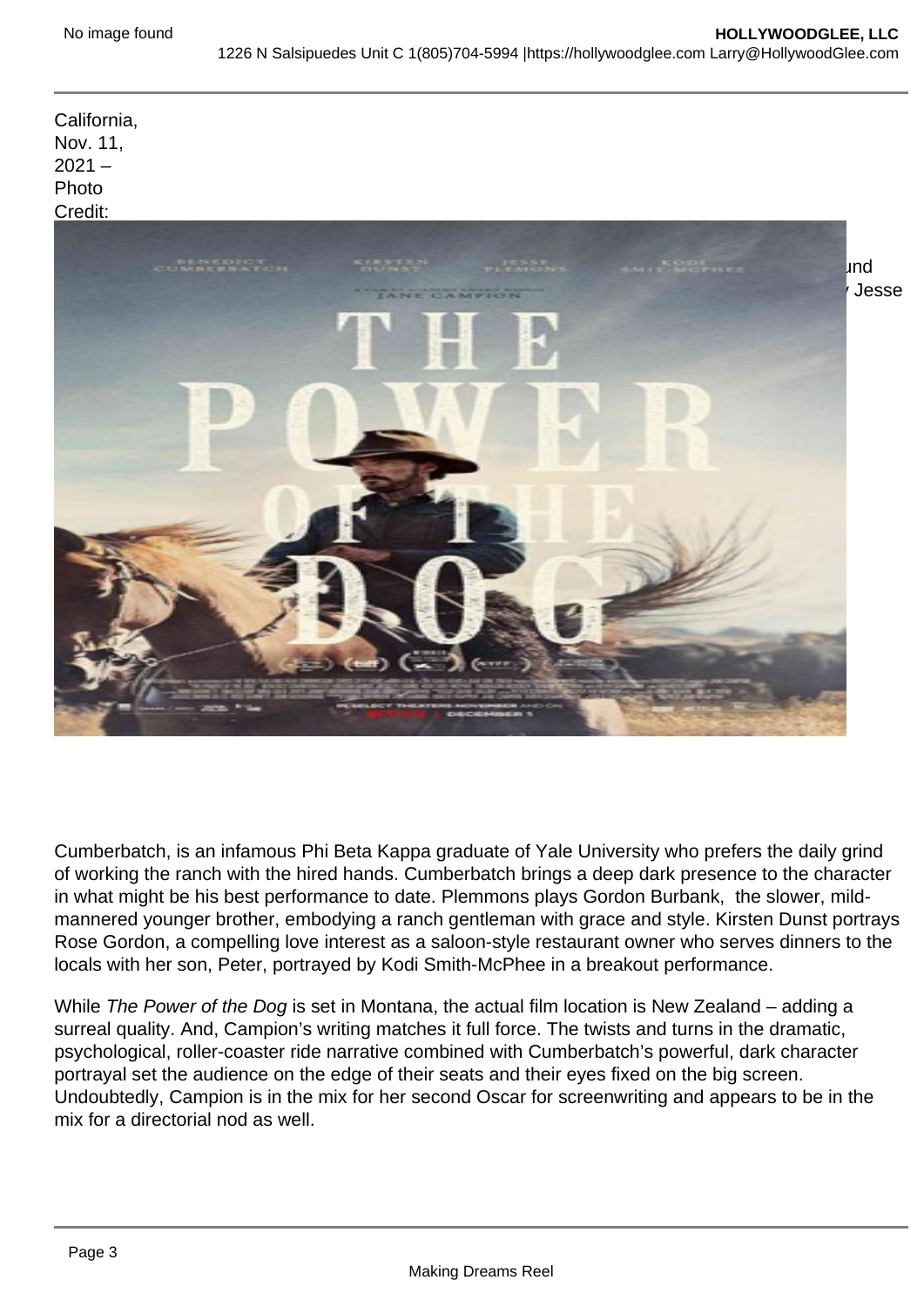Q & A, on November 11th, 2021, following the screening of The Power of the Dog, inside Hollywood's TCL Chinese Theatre. (Photo by Larry Gleeson/HollywoodGlee)

Following the screening, a fun-filled Q & A unfolded as the film's actors, editor, cinematographer, and director sparred, cajoled, and informed under the watchful eye of moderator Hahn as she effectively marshaled the energies of The Power of the Dog conversation. The Power of the Dog, set for a December 1st, 2021, release date, is a magnificent and majestic work tantalizing and titillating – a bonafide Oscar contender for now – in multiple categories! Highly recommended. One of the year's best films!